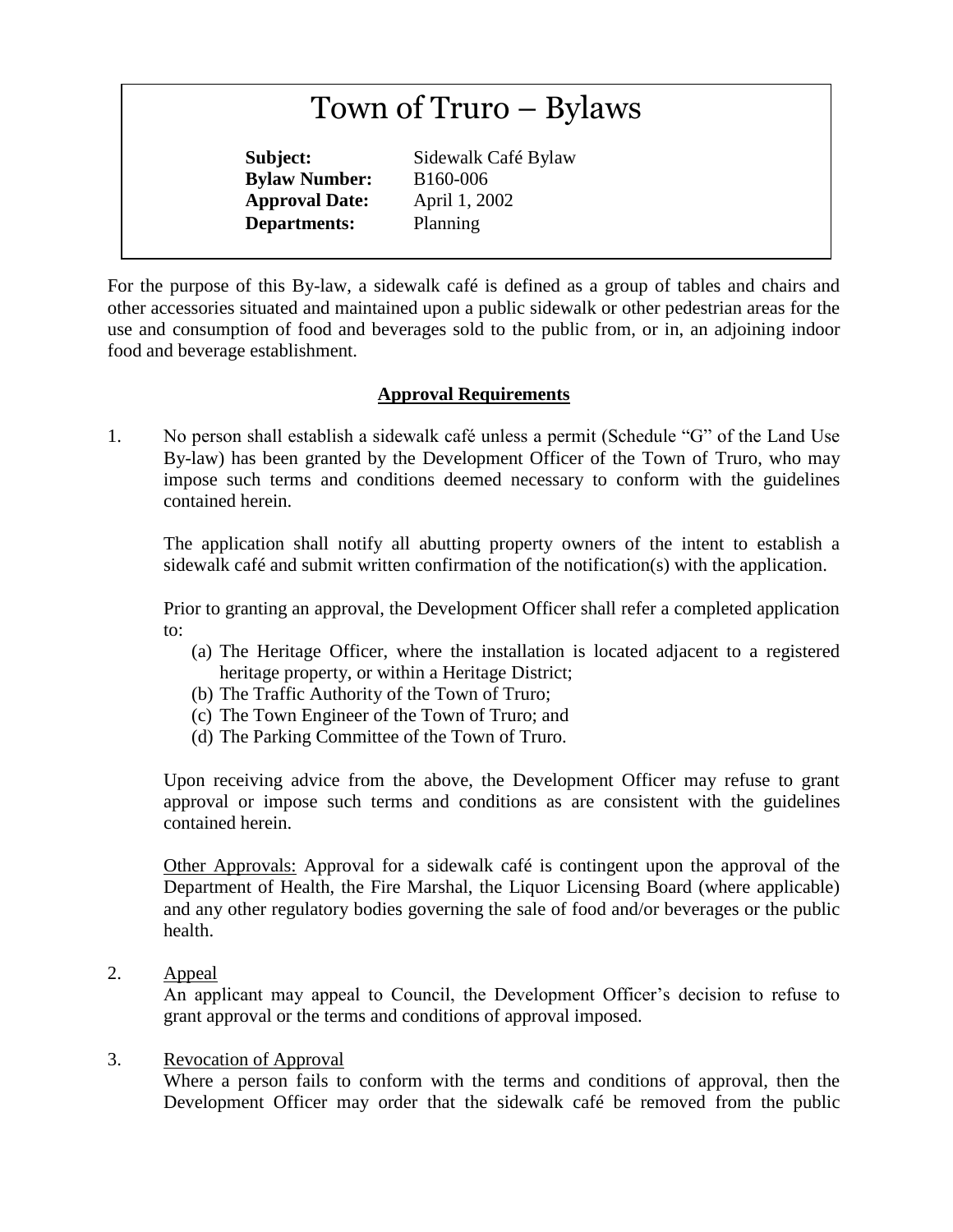sidewalk on which it is located. If the operator fails to comply with such an order within 24 hours notification, the municipality may take such action needed to have the sidewalk café removed.

4. Permits Required

The operator of a sidewalk café shall apply for and obtain, annually, a conditional development permit (Schedule "G" of the Land Use By-law) prior to commencement and a building permit will be required prior to the installation of barriers, structures and awnings.

# 5. Application Fee

There shall be an application fee in the amount of \$100.00 per year.

6. Information Requirements

The applicant should submit a site plan, drawn to a minimum scale of  $\frac{1}{4}$  inch to 1 foot, which shows the delineated area of the proposed sidewalk café and proposed location and placement of planters, awnings, tables, chairs, fences and all other accessories in relation to the public sidewalk and to the indoor restaurant associated with it. The plan shall show (within 6 metres (19.7 ft) of the development) the location of utility poles, hydrants, parking meters, shelters, manholes, traffic signs, catch basins, awnings, easements and any other physical or drainage feature of the street or beyond 6 metres (19.7 ft) of any public utility that may be affected by the development.

### 7. Design

The design of sidewalk café should be consistent with the age and character of the building for which it serves as an accessory use, and where the municipality has established design guidelines for a specific area, these shall be considered in review of applications.

#### 8. Conditions of Approval:

#### a) Insurance:

The operator of a sidewalk café must carry a minimum of \$2,000,000 liability insurance for the operation of the sidewalk café and must indemnify the Town of Truro safe and harmless from any and all claims of injury to persons or damage to property attributable, in whole or in part, to the existence, location and operation of a sidewalk café in the public right-of-way. Proof of insurance shall be provided before the permit is issued. Such insurance shall require notification of the municipality ten (10) days before cancellation.

# b) Accessory Use:

Sidewalk cafes shall be located adjacent to an existing food and beverage establishment and shall be considered an accessory use. Sidewalk cafes shall not extend beyond the frontage of the property containing the primary food or beverage establishment that the sidewalk café is accessory to unless written permission is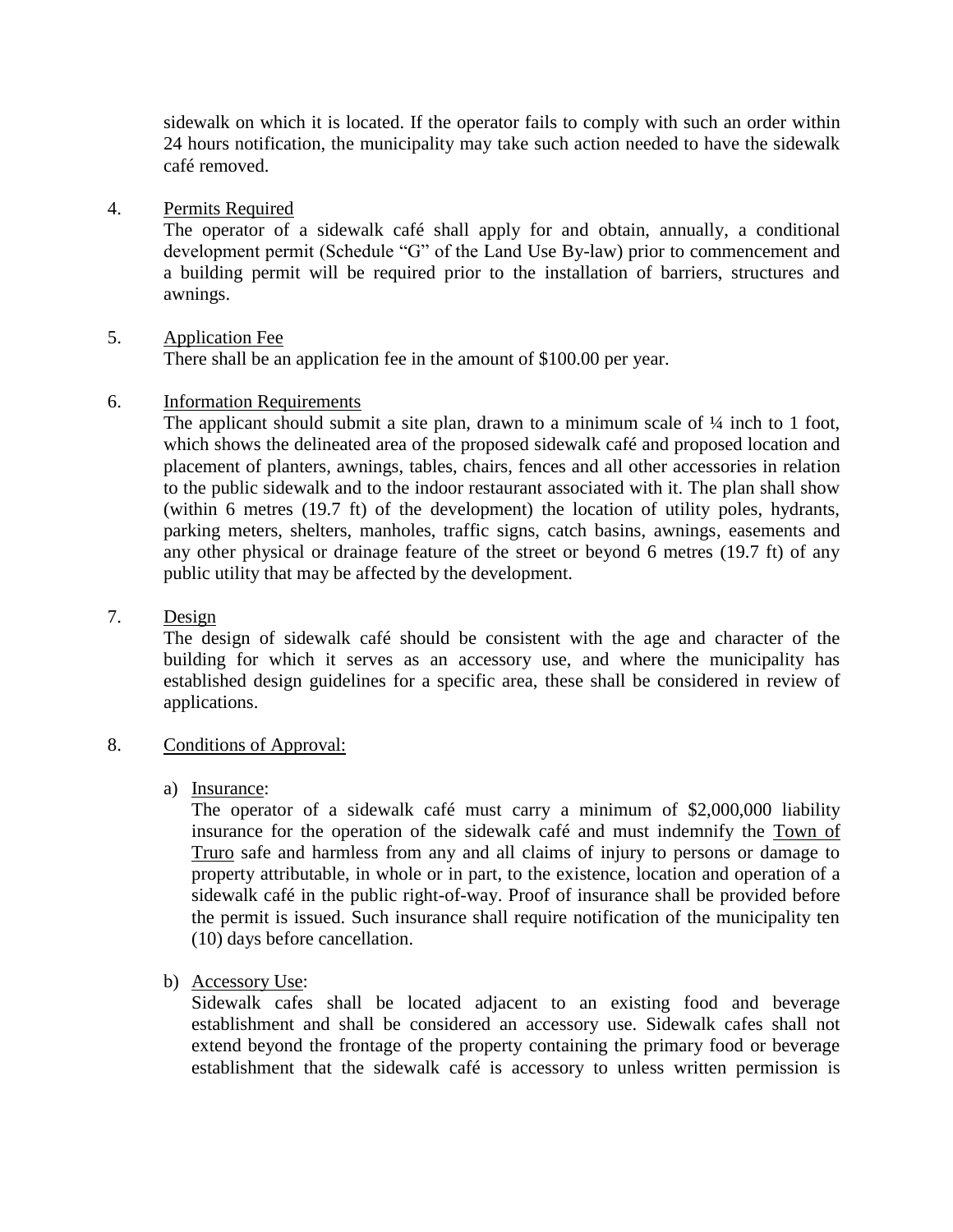obtained from the abutting property owners whose frontage is to be affected by the development.

c) Hours of Operation:

A sidewalk café shall be operated for no longer than the operating hours of the principle use to which it is accessory, and in any event must be closed not later than 12:00 A.M. on any given day.

d) Sidewalk Reservation:

The minimum sidewalk reservation to be incorporated in a sidewalk café design shall be 2.1 metres (7.0 ft) wide. The Development Officer may consider reduction of that reservation where the design of the café leaves sufficient clear space for the safe movement of pedestrians, but in no case shall the sidewalk width be less than 1.5 metres (5.0 ft) wide.

## e) Temporary Sidewalks:

Where the sidewalk café extends the width of the existing sidewalk, the operator shall provide temporary sidewalk adjacent of the sidewalk café (see Schedule "C" attached), subject to the approval of the Town Engineer who shall consider street design and infrastructure issues and the Traffic Authority who shall consider traffic movement and pedestrian safety issues. Unless otherwise approved by the Traffic Authority, the transition from sidewalk to temporary boardwalk shall be designed to provide a 2.1 metre (7 foot) wide unobstructed and level pathway for the movement of pedestrians and other sidewalk traffic from the sidewalk to the temporary boardwalk at an angle of no greater than 45°.

f) Fencing:

Sidewalk cafes may be fenced around the perimeter but fences shall not exceed 1 metre (3 ft) in height. Open fencing is preferred to solid fencing, but fabric insert panels may be used. Fencing should incorporate a solid base perimeter to facilitate identification of the barrier by visually impaired individuals. Any fencing located within 6 metres (20 ft) of an intersection shall not obstruct the vehicular view angles as determined by the Traffic Authority.

g) Structures and Awnings:

The installation of structures and awnings requires a development and building permit and shall conform to the requirements of the Building By-law.

h) Umbrellas:

Any umbrellas shall be located entirely within the approved sidewalk café area.

i) Waste and Storage:

The sidewalk café operator shall maintain the sidewalk café area, and the immediately adjacent area, in a clean and safe condition at all times. Waste receptacles and work stations should be located along the building wall. The operator shall also ensure any refuse originating in the café area is removed from the street right-of-way.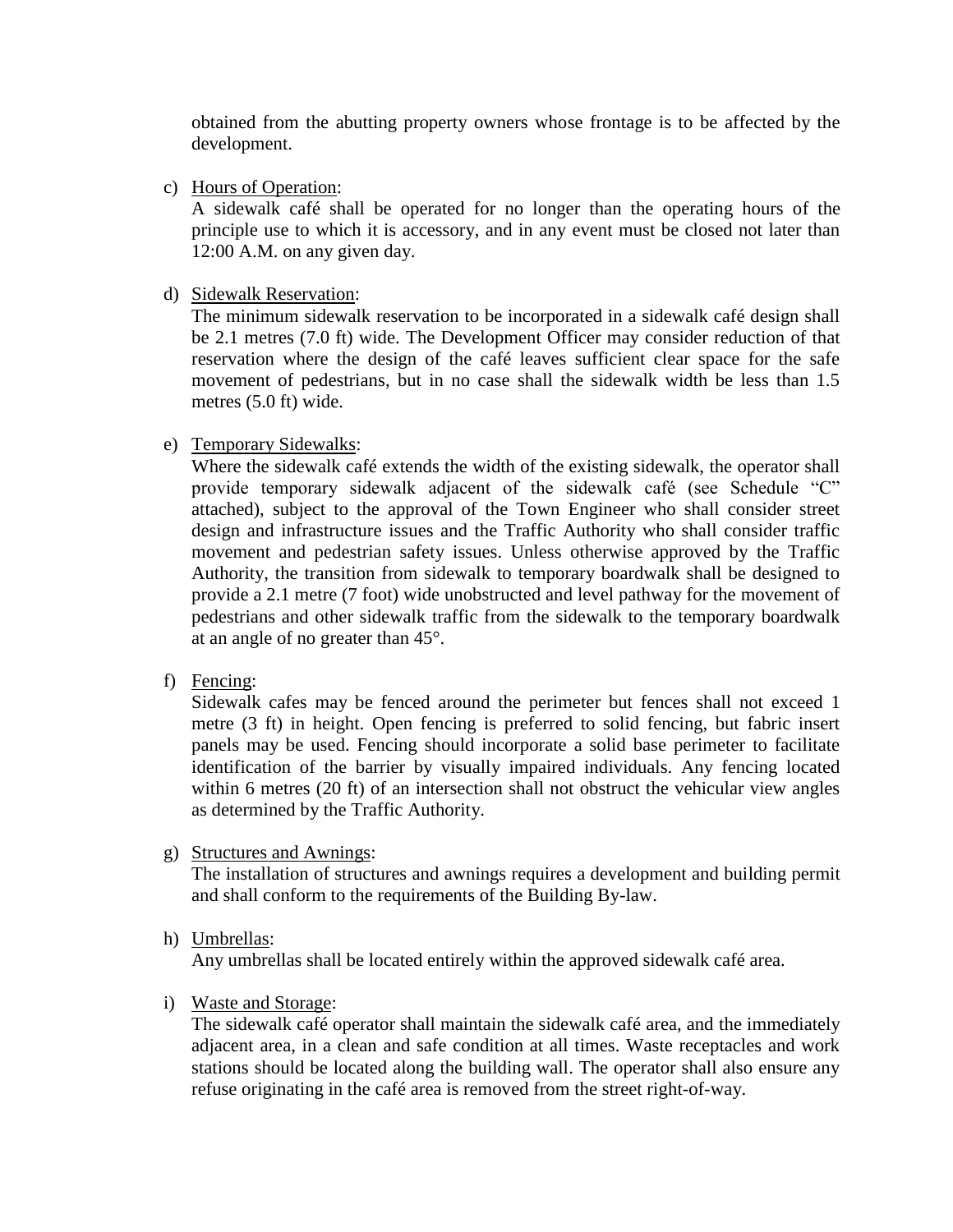#### j) Access:

The operator shall maintain a minimum width of 1.1 metres (3 ft 6 in) of unobstructed walkway to the entrance of the building. Barrier free access shall be maintained.

#### k) Landscaping:

Landscaping of the sidewalk café is encouraged but should be of a temporary nature unless otherwise approved. Plant material must be contained within the approved sidewalk café area. Unless the Traffic Authority or Town Engineer approve otherwise, the outside corners of the temporary boardwalk shall be framed by planters designed and maintained as shown on Schedule C (2 of 3).

#### l) Lighting:

Any lighting of the sidewalk café shall be of a temporary nature and shall not project onto or provide glare on adjacent properties nor conflict with traffic control indicators.

m) Location:

The sidewalk café shall not extend beyond the frontage of the property containing the use that the sidewalk café is accessory to unless written permission is obtained from the abutting property owners whose frontage is to be affected by the development.

n) Signs and Advertising:

Any signs or advertising within the sidewalk café area requires a development permit and shall conform to the Land Use By-law.

#### o) Sidewalk Café Furnishings:

All tables, chairs and decorative accessories in the sidewalk café should be constructed using weather resistant materials.

#### p) Removal of Improvements:

Sidewalk café furnishings, fences, awnings, screens, signs, lighting and other sidewalk café improvements must be removable and not permanently fixed in place. All objects must be contained within the approved sidewalk café area and removed during the offseason or after the sidewalk café ceases operation. The street, sidewalk and municipal property must be restored to its original condition to the satisfaction of the Town Engineer.

q) Noise:

Music or other entertainment provided for patrons of a sidewalk café shall not create a nuisance to abutting property owners. The Development Officer reserves the right to revoke permits, without reimbursement of fees, where this nuisance occurs. Nuisance may include, but shall not be limited to, police reports of loud, boisterous, or unreasonable noise, offensive language or other disruptive behavior.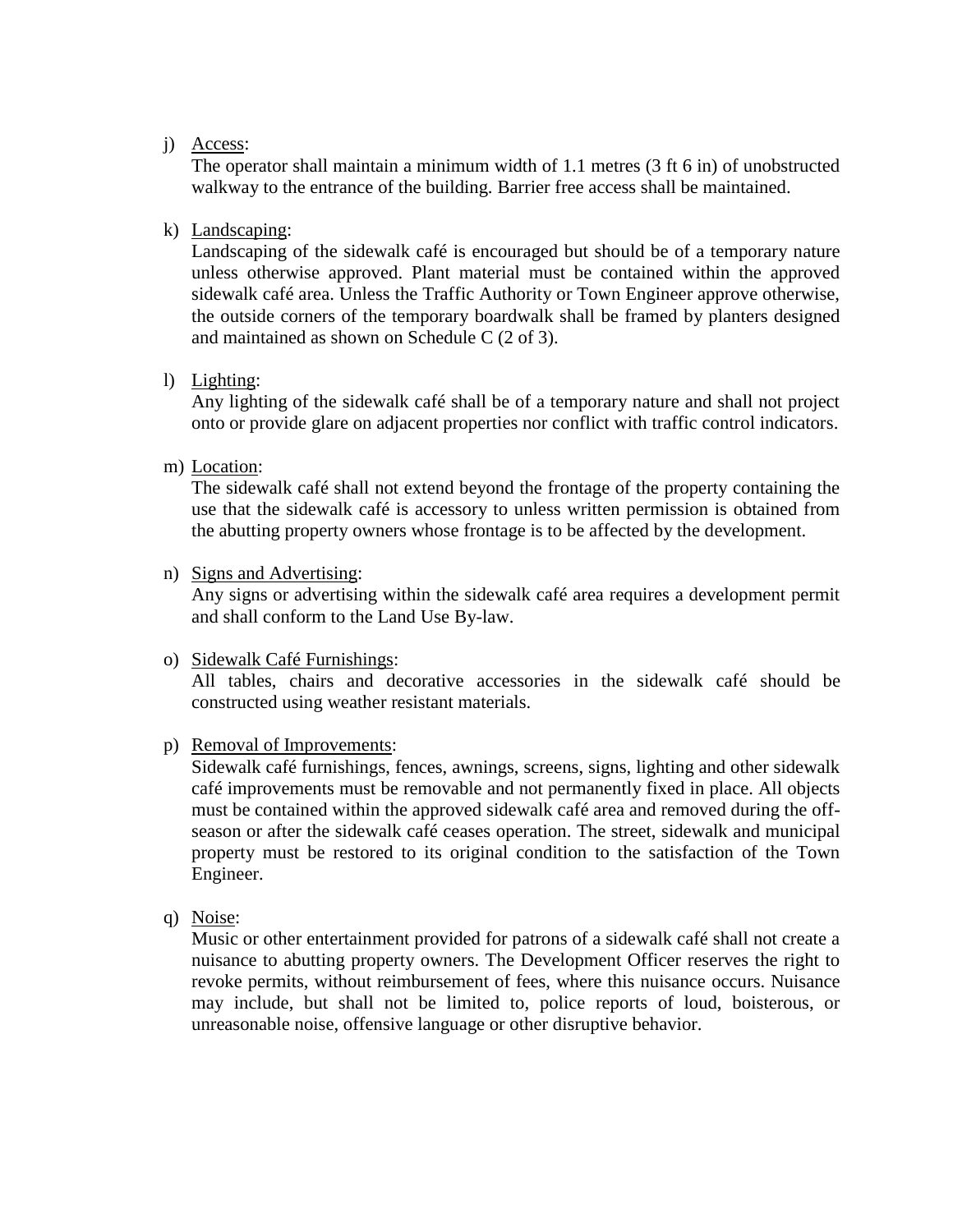#### r) Utility Access:

The Town of Truro and all public utility agencies retain the right of access to the approved sidewalk café area for the installation, maintenance and repair of pipes, cables, wires, poles, hydrants, etc. as necessary. In case of emergency, no notice may be given. For scheduled work, a minimum notice of forty-eight (48) hours will be normally given. Sidewalk café improvements shall be removed and reinstalled at the sidewalk café operator's expense.

#### s) Emergency Vehicle Access:

The Town of Truro retains the right of access to the approved sidewalk café for emergency vehicle access.

t) Season:

The months of operation shall be May  $1<sup>st</sup>$  through October  $30<sup>th</sup>$  unless otherwise approved.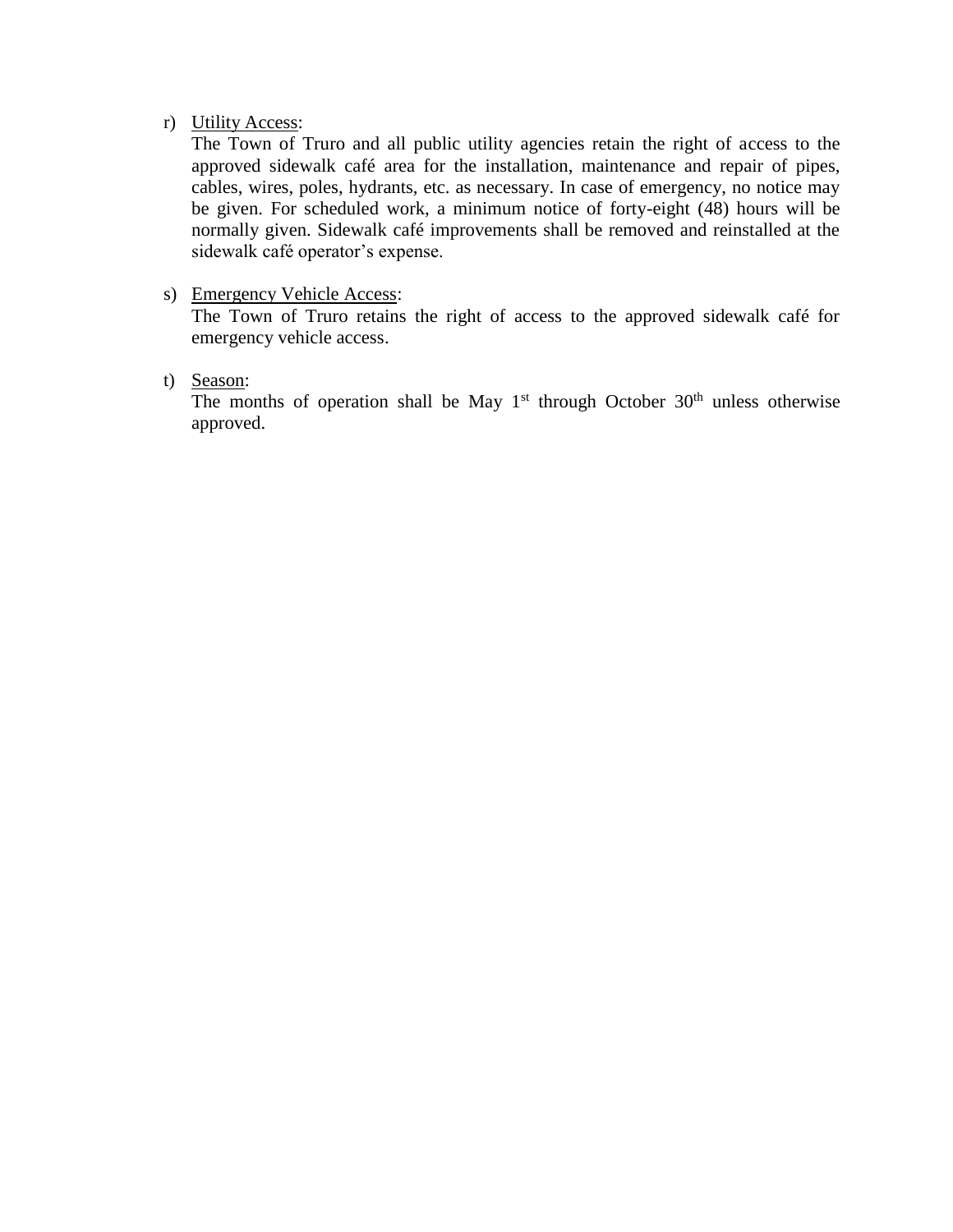## **Schedule A**

## **Town of Truro APPLICATION FOR SIDEWALK CAFÉ OPERATION** (Schedule G of the Land Use By-law)

| Name of Business: 1997 and 1997 and 1998 and 1997 and 1998 and 1998 and 1998 and 1998 and 1998 and 1998 and 19 |  |
|----------------------------------------------------------------------------------------------------------------|--|
|                                                                                                                |  |
| Address:                                                                                                       |  |
|                                                                                                                |  |
|                                                                                                                |  |
| Address of Property (if different from above): __________________________________                              |  |

Please attach a dimensional design of the proposed sidewalk café showing compliance with Section 8 of the Sidewalk Café By-law of the Town of Truro.

Please attach a copy of the liability insurance naming the Town of Truro as co-insured.

#### APPROVAL

| Conditions (attachments):                         |                     |                     |
|---------------------------------------------------|---------------------|---------------------|
| <b>Effective Date:</b>                            | <b>Ending Date:</b> |                     |
| Town of Truro Planning and Development Department |                     | Development Officer |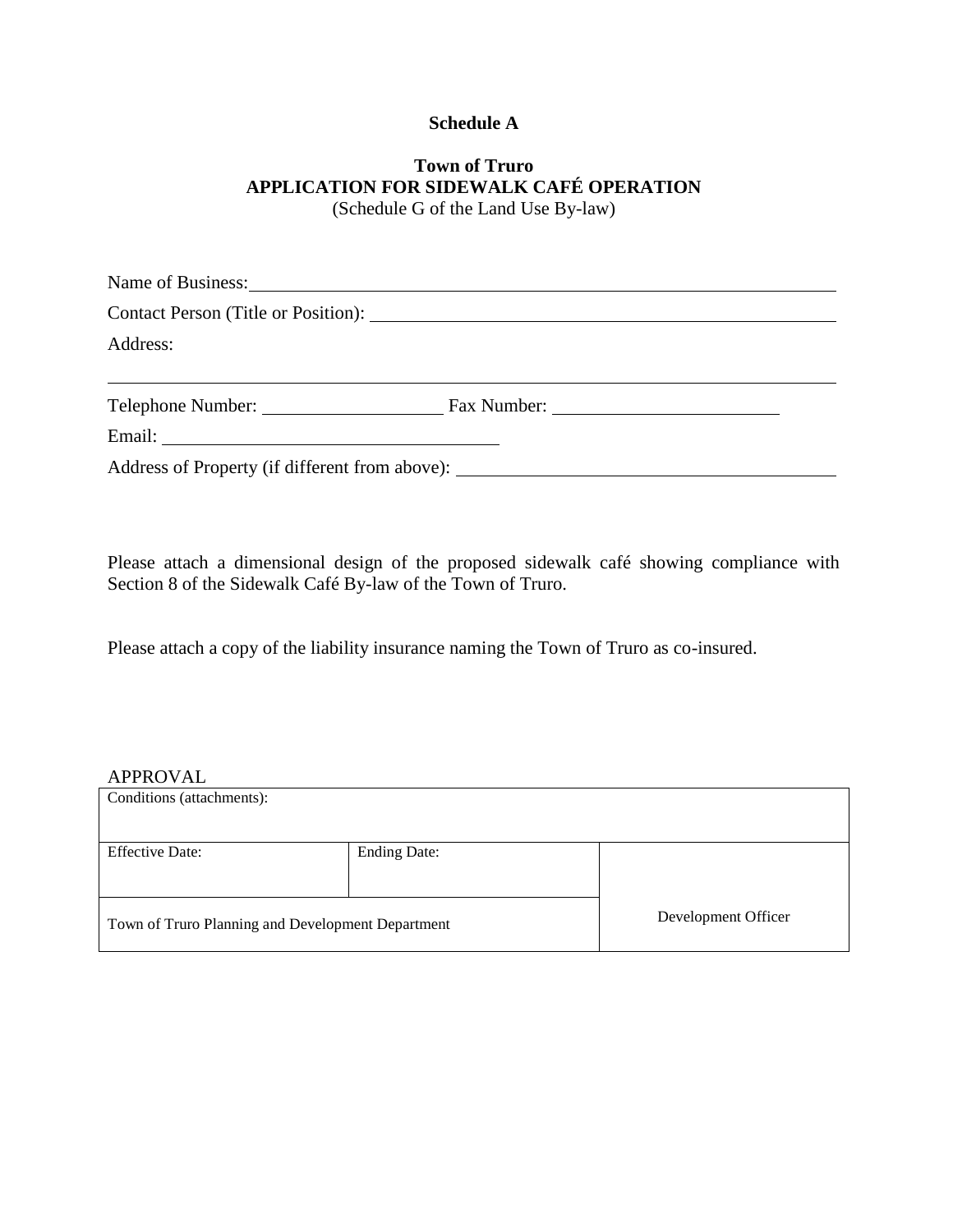# Schedule B

# Map of Area

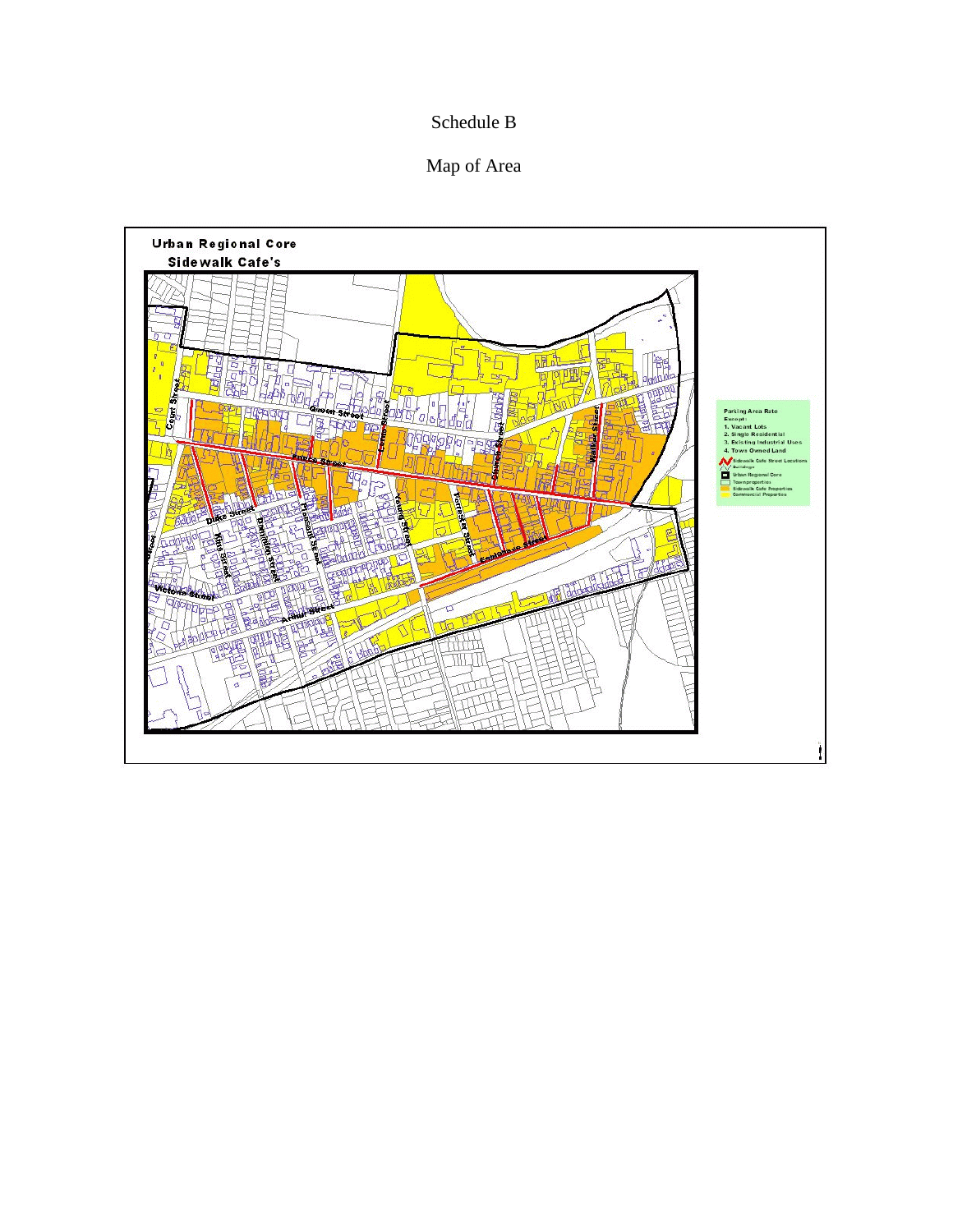Schedule C (1 of 3)

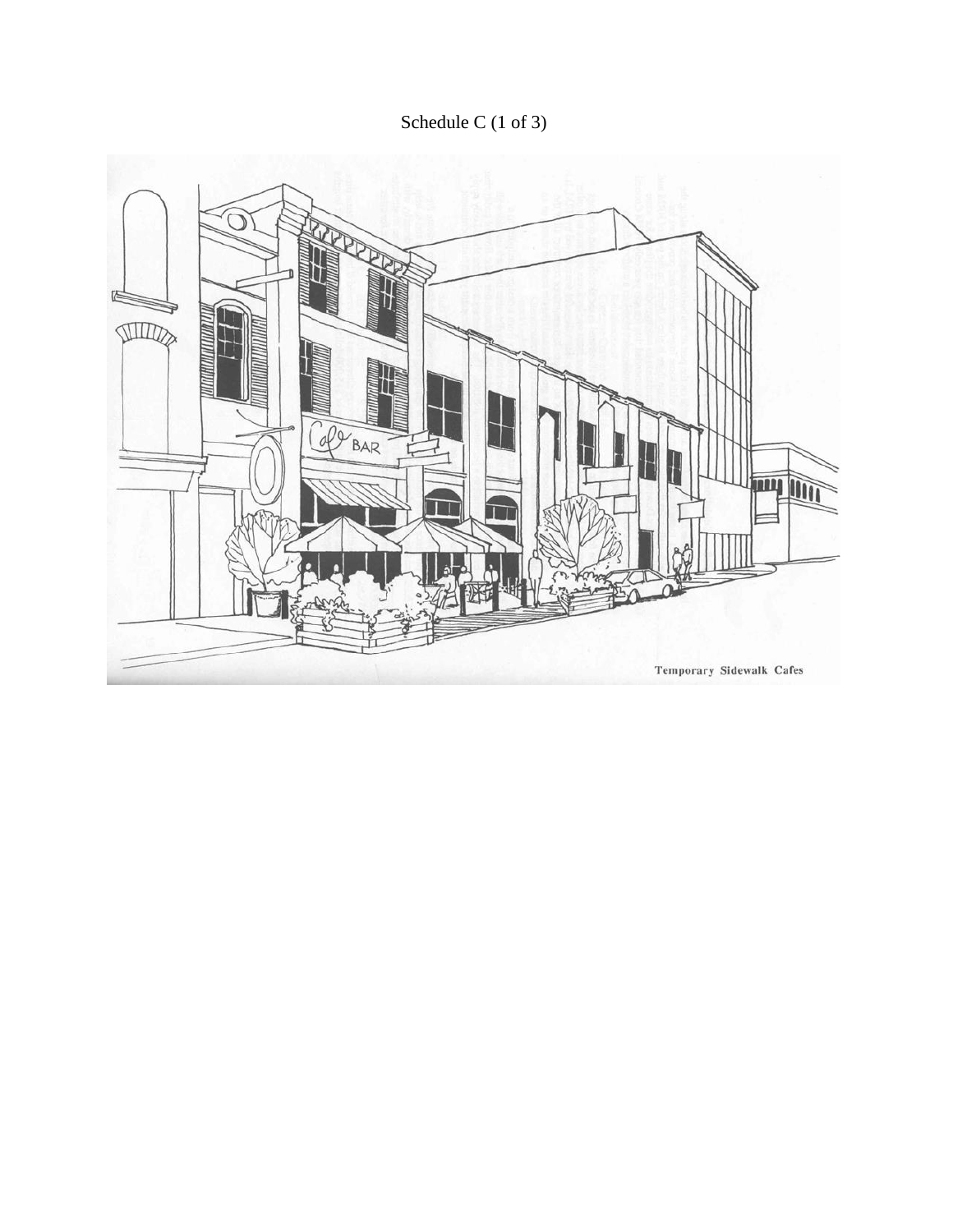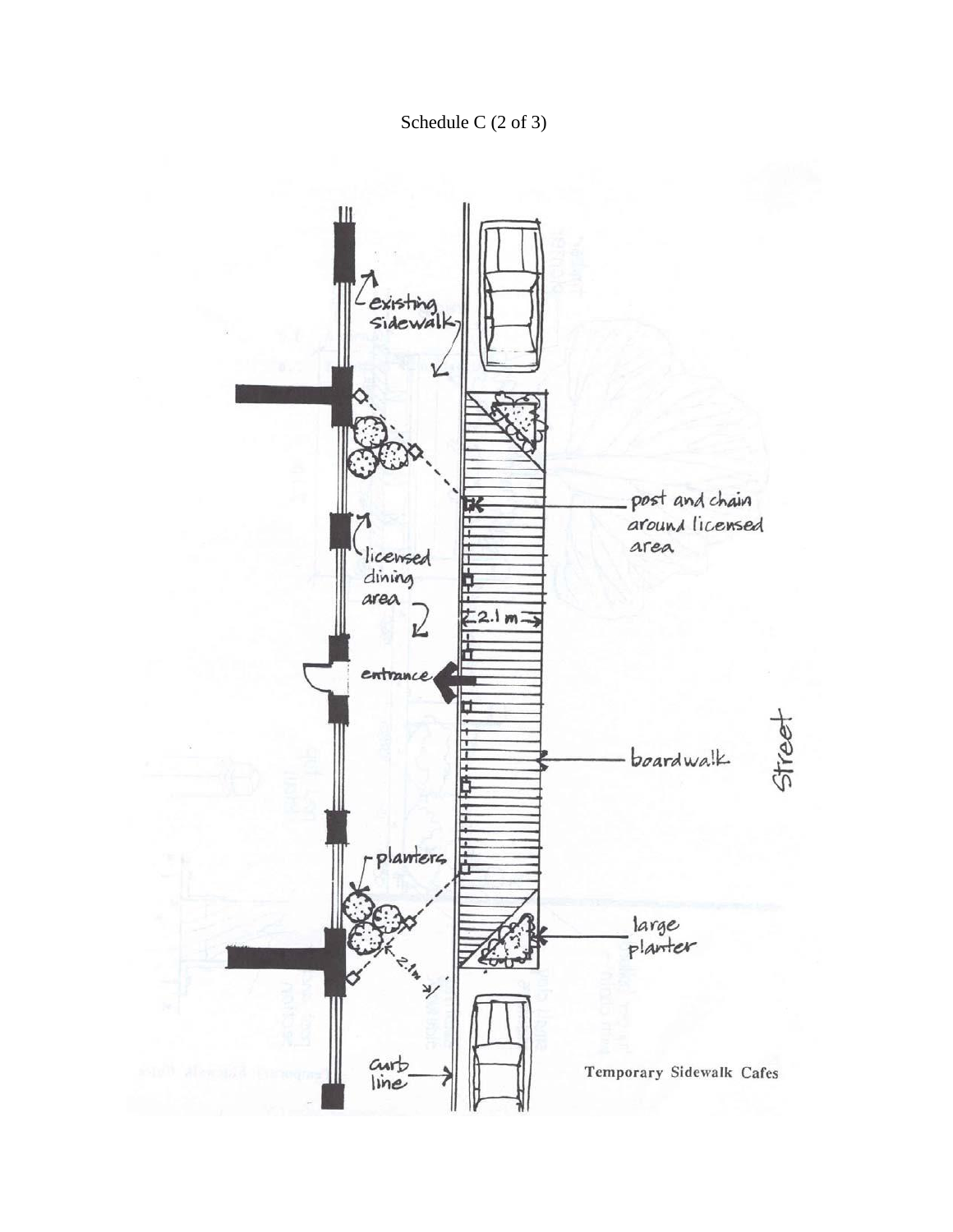Schedule C (3 of 3)